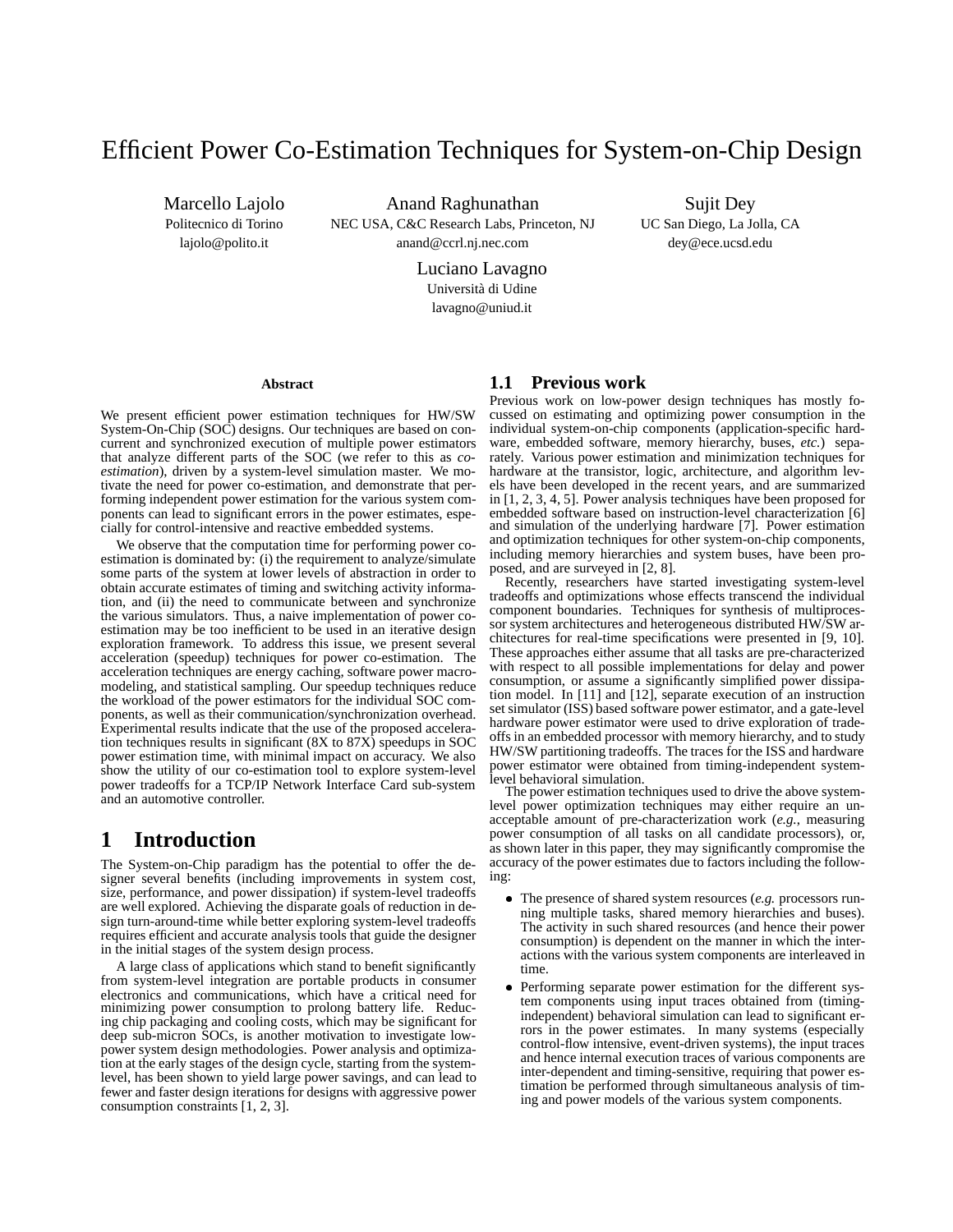Recently, a cycle-accurate energy estimation framework for an embedded processor based system was proposed in [13], which demonstrated that high accuracies can be obtained through the integration of performance and energy models for various system components.

### **1.2 Paper Overview and Contributions**

The aim of our work is to provide a power co-estimation  $\frac{1}{1}$  framework for HW/SW System-on-Chip designs that is accurate and efficient enough to drive coarse-level (*e.g.* HW/SW partitioning, component selection) as well as fine-grained (*e.g.*, tuning the parameters of a specific bus) system design tradeoffs. As shown later in the paper, power co-estimation is necessary in order to obtain accurate power estimates. This is especially important for control-intensive and reactive embedded systems where the input data and execution traces of the various components are often highly inter-dependent and timing-sensitive.

The various power estimators plugged in to our co-estimation framework could possibly operate at different levels of abstraction (*e.g.*, RTL/gate-level power simulator for the application-specific hardware parts, ISS-based power estimator for the embedded software, and a behavioral model based power estimator of the SOC integration architecture). This heterogeneity can be exploited to employ more accurate models for the harder-to-model parts of the system, and use more efficient models for the easier-to-model parts (*e.g.*, regular structures). It is important to note that the focus of this work is on how to combine power estimation techniques for individual SOC components in an accurate and efficient manner. Thus, advances in power estimation techniques for hardware and embedded software can be easily incorporated into our SOC power co-estimation framework.

We demonstrate that the computation time in a power-coestimation framework is often dominated by: (i) the requirement to analyze/simulate some hard-to-model parts of the system at lower levels of abstraction in order to accurately estimate timing and switching activity, and (ii) the need to communicate data and synchronize between the various simulators (*e.g.* hardware simulator and ISS [14]). A naive implementation of power co-estimation may be too inefficient to be used in an iterative design exploration framework. This creates an important need for techniques to improve the computational efficiency of SOC power co-estimation.

One way to improve the efficiency/accuracy of our SOC power estimation framework is to improve the efficiency/accuracy of the individual component power estimators. However, our focus in this work is in a complementary direction - on using top-level (systemlevel) information to accurately and efficiently employ the individual component estimators. We believe our work to be the first in that direction. We present acceleration (speedup) techniques - energy caching, software power macro-modeling, and statistical sampling - which help reduce the workload of each of the lower-level simulators, as well as the communication/synchronization overhead.

The rest of the paper is organized as follows. Section 3 presents the basic SOC power co-estimation framework. Section 4 presents our acceleration techniques that significantly improve the efficiency of co-estimation, with minimal impact on accuracy. Experimental results demonstrating some applications of our SOC power estimation framework, and evaluating the efficiency and accuracy of our acceleration techniques, are presented in Section 5.

## **2 Motivation for co-estimation**

This section motivates the need for power co-estimation by illustrating, using a simple example system, that separately performing power estimation for the various system components can lead to significant errors in the power estimates.



Figure 1: Illustrating the need for co-estimation: (a) An example system, and (b) energy estimates obtained using separate HW/SW estimation and co-estimation

Consider the example system shown in Figure 1(a), that is described as a set of concurrent processes with event-based communication. The process producer, upon being triggered by an event from the environment, performs a computation and sends some data to process consumer. Process timer, as its name indicates, keeps track of the current time and sends it to process consumer. Process consumer, upon receiving data from producer, uses the difference between the times at which it received the current and previous data sent by producer, and executes a computation loop whose iteration count depends on the above mentioned time difference. An important feature to note is that the time interval between two consecutive data packets sent by producer impacts the computations performed by consumer. Such timing-functionality inter-dependence can occur in control-intensive systems, including telecommunication protocols and networking applications. For example, when multiple packets are waiting for transmission, it is not uncommon to use the time at which each packet arrived to decide in what order packets will be processed for transmission.

We consider an implementation of the example system where the producer process is implemented using embedded software running on a SPARClite processor, and the consumer process is synthesized into application-specific HW. To illustrate the need for co-estimation, we performed power estimation using two different approaches for the system shown in Figure 1(a).

- In the first experiment, we performed an initial behavioral simulation of the system, during which we captured input traces for the various system components. These traces were then used to drive power estimation for the individual components using a gate-level HW power estimator [15] and a SW power estimator based on an instruction set power model [6].
- In the second experiment, we used our tool (described in Section 3) to perform power co-estimation through concurrent and synchronized execution of the same individual (HW and SW) power estimators that were used in the first experiment.

The results of the two experiments are presented in Figure 1(b). The figure presents the total energy consumed in the producer and consumer processes in order to process a fixed pre-defined amount of data. The energy estimates obtained using independent execution of the HW and SW power estimators, and co-estimation are shown in rows separate and co-est, respectively. Note that the energy estimates obtained for process consumer through separate estimation and co-estimation differ significantly (the separate estimate leads to an under-estimation of about 62%). Upon further analysis, we confirmed that this error could be attributed to be the inter-dependence of the input (and hence internal execution) traces of the producer and consumer processes, as described earlier. Thus, power co-estimation is nec-

<sup>1</sup> **Power co-estimation** refers to system power estimation where the various system components are analyzed simultaneously (*e.g.*, using cosimulation) in order to accurately model their interactions and power interdependencies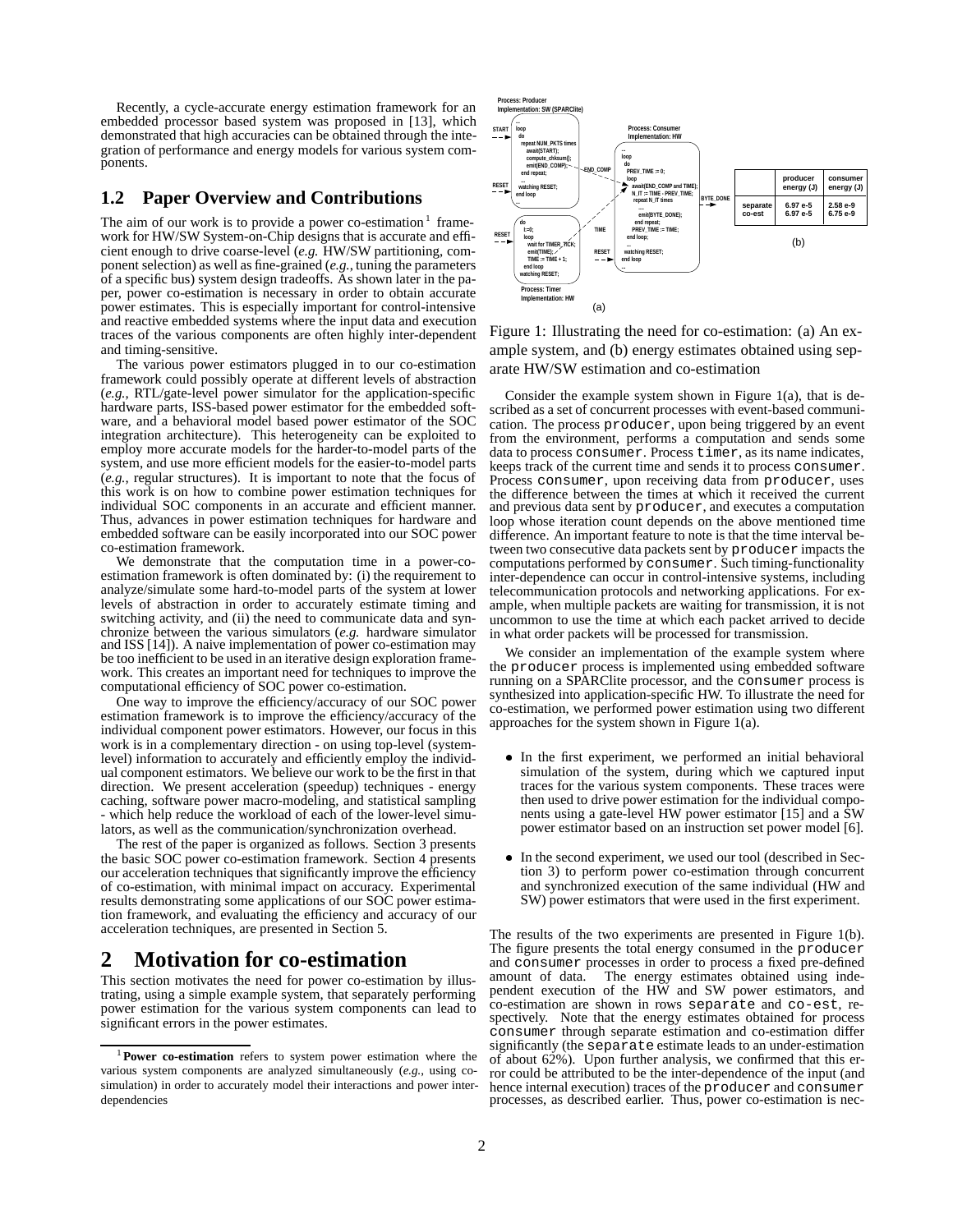essary in order to accurately explore system-level tradeoffs.

# **3 Co-simulation based SOC power estimation system**

Our System-On-Chip power co-estimation framework is described in Figure 2. While we have implemented them in the context of the POLIS system design environment [16], we believe our techniques are quite general in nature and can be easily adapted to other HW/SW co-design flows as well. In POLIS, the system is described at the behavioral level as a set of concurrent communicating processes. The user is allowed to specify the mapping of each process to hardware or embedded software, set Real-Time Operating System (RTOS) parameters such as scheduling policy and priorities, map the communication events between processes to shared buses or dedicated channels, and specify the parameters for shared buses. A refined description of the various system components (HW netlist, SW for target compilation, RTOS, *etc.*) is automatically generated for simulation with the PTOLEMY [17] simulation platform.

The compilation process that needs to be performed prior to coestimation is illustrated in Figure 2(a). Starting with a systemlevel specification and various implementation parameters and constraints, POLIS is used to generate C code for each process that could potentially be mapped to SW and a hardware netlist for each process that could potentially be mapped to HW. A compiler for the target processor is used to compile these C descriptions (together with an RTOS that is automatically generated by POLIS), into object or executable code for the target processor. In addition to the HW and SW descriptions, a behavioral discrete-event [17] model of the entire system is generated, including the software processes, the hardware processes, the RTOS, and a model of the SOC integration architecture (bus). The discrete-event model is used to synchronize the execution of the hardware and software simulators/power estimators The shaded parts of Figure 2(a) are then passed on to the run-time flow for power co-estimation.

The run-time flow for power co-estimation in our tool is shown in Figure  $2(b)$ . An enhanced Instruction Set Simulator<sup>2</sup> for the target embedded processor is used to simulate the SW parts of the system, while a hardware power simulator is used to estimate power consumption in the HW parts of the system. The HW power simulator could be either a register-transfer level [2, 18] or a gate-level [2, 4] simulator that reports power consumed on demand at cycle-level accuracy. Cache simulation is not performed with the ISS simulator (it just assumes 100% cache hits); instead, it is performed by a fast cache simulator attached directly to the PTOLEMY simulator [19]. The PTOLEMY simulator simulates the discrete-event model of the entire system, synchronizes and transfers the necessary data to/from the HW simulator and ISS, and provides source-level graphical interface and debugging capabilities. Thus, the PTOLEMY simulator has a global view of the entire system under simulation, as opposed to the HW and SW simulators which view only their respective parts [20]. Having a single simulation master not only makes it easier to provide synchronization between the various simulators, but also facilitates some of the speedup techniques that are described in the next section.

The co-estimation is performed as follows. Initially, the simulation master (PTOLEMY) invokes the HW and SW power estimators, instructs them to load the appropriate netlists and target executables, and inserts breakpoints at appropriate locations to enable synchronization with them [20]. The unit of synchronization is a CFSM transition  $3$ , but it can also be specified as a clock cycle in general. As mentioned previously, PTOLEMY simulates the discrete-event behavioral model of the entire system. Whenever a process executes in the discrete-event model (in response events at its inputs), PTOLEMY sends a sequence instructions to

the appropriate simulator, which results in the lower-level simulator simulating the CFSM transition and returning performance and energy statistics for the instructions/vectors simulated. PTOLEMY collects the cycles and energy statistics for each invocation of the lower-level simulators, performs the necessary book-keeping, and can display energy and power waveforms for the various parts of the system.

#### **Hardware Power Estimation**

The hardware power estimator must accept from the simulation master a sequence of input vectors (that correspond to the synchronization period), simulate the netlist for the appropriate component, and return a cycle-by-cycle report of the energy dissipated during the process. A popular approach to hardware power estimation, that fits in well with the above requirements is through simulation of the hardware netlist. The hardware netlist may be represented at the RT-level or the gate-level, depending on the accuracy/efficiency requirements. It is also possible to use HW power estimation techniques that use aggregate signal statistics (*e.g.* probabilistic or statistical power estimation techniques [1, 2, 18, 3, 4]) in our framework, when the user does not desire cycle-by-cycle power information for the HW parts.

### **Software Power Estimation**

Power estimation for embedded software can be performed using a hardware power estimator simulating an architectural/RTL HW model of the target processor [7], or using an instruction set simulator (ISS) that has been enhanced with an instruction-level power model [6]. The former approach, although accurate, may be timeconsuming. Besides, a detailed HW model for the embedded processor is often not available to the system designer. The latter approach (instruction-level power models) relates power consumption in the processor to each instruction or sequence of instructions it can execute. Additional refinements are made to the power consumption estimate using statistics such as cache hits/misses, pipeline stalls, *etc*. An Instruction Set Simulator for the target processor may be enhanced using such a model.

For the purpose of our work, we currently use the software power estimation framework described in [11] for an embedded SPARC target processor. However, it could be replaced with any ISS or HW model of the processor that supports symbolic break-pointing and debugging, and reports energy consumption and clock cycle statistics at each breakpoint.

### **Estimating Power Consumed in the SOC bus/integration architecture**

While the SOC integration architecture can itself contribute significantly to the total system power consumption, equally important is how it affects the power consumption in the other system components. The SOC integration architecture consists of the bus itself (interconnect and bus drivers/repeaters), and the bus arbiter. The power consumed in the bus interconnect and drivers is computed using the simple formula  $P_{bus}$  =  $\frac{1}{2} V_{dd}^2 f$ .  $\sum_{bus \ line s} C_{eff}(line_i) A(line_i)$ . The user is required to specify the expected/budgeted dimensions of the bus from a system-level floorplan or budget, from which the effective capacitance  $C_{eff}(line_i)$  is calculated by accounting for the wiring as well buffers/repeaters. The switching activity  $A(line_i)$ , however, needs to be computed during co-simulation. We use parameterizable, behavioral models of the SOC integration architecture [21] to generate a trace of all bus transactions. This bus trace is used to compute the switching activity at each line of the bus. The behavioral bus architecture models allow the user to dynamically change values for various parameters (such as bus access priorities, data/address widths, whether DMA is supported, the maximum allowed DMA block size, *etc.*), and to re-run power co-estimation without requiring a re-compilation of the system description.

# **4 Power Co-estimation speedup techniques**

While the power co-estimation procedure described in the previous section is fairly accurate for supporting system-level optimizations, it can be quite slow especially when invoked in an iterative man-

<sup>&</sup>lt;sup>2</sup>The ISS is enhanced to report power/energy consumption in addition to clock cycle statistics.

<sup>&</sup>lt;sup>3</sup>A CFSM transition is an atomic operation that can be performed by each process in response to events at its inputs [16].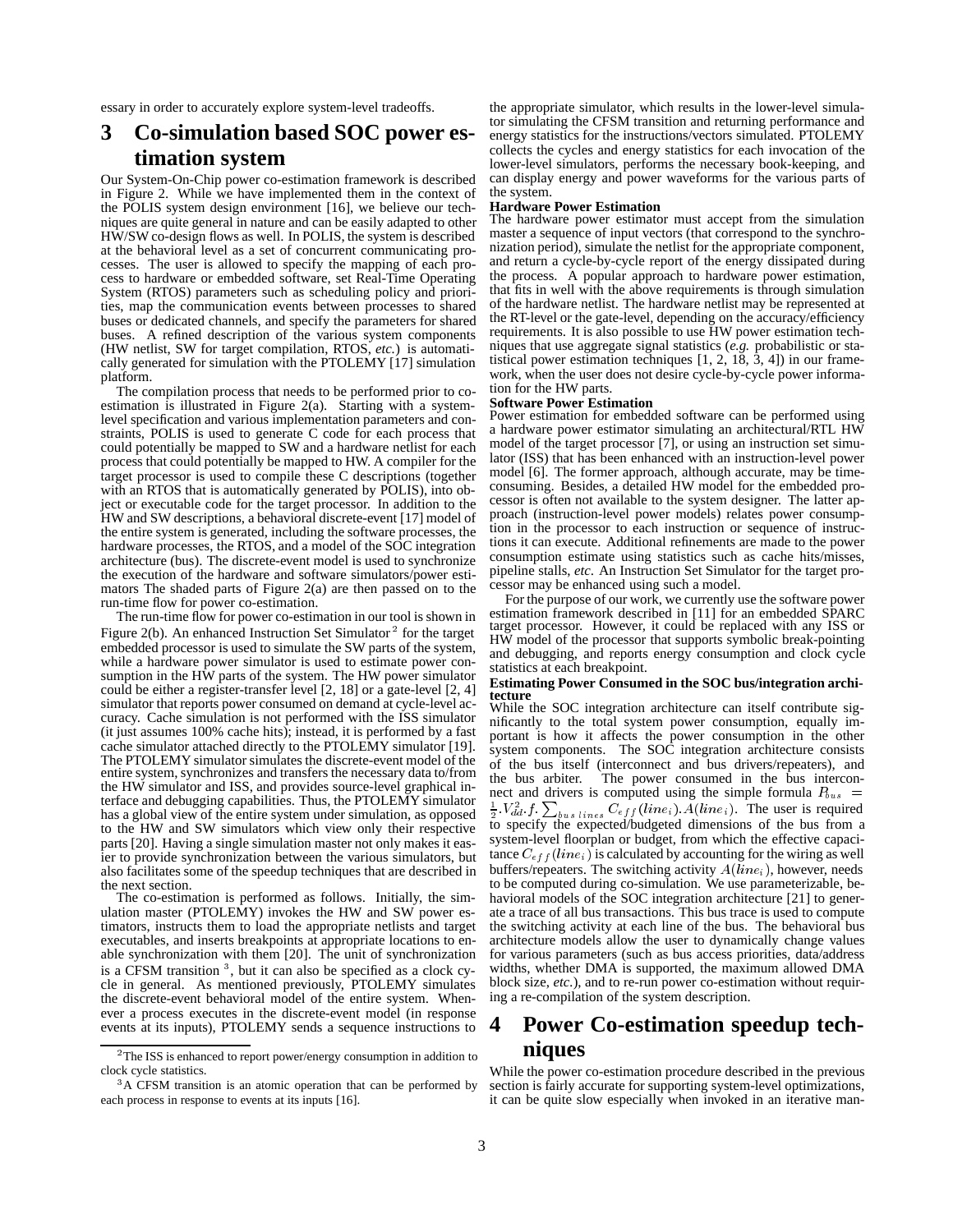

Figure 2: Power estimation framework for HW/SW systems (a) Compilation flow, and (b) Simulation flow

ner for design exploration. This section describes novel techniques that can be employed to improve the efficiency of the power coestimation process, while attempting to keep the loss in accuracy as low as possible.

### **4.1 Macromodeling**

The idea of macro-modeling is derived from RT-level hardware power estimation [2, 18, 5]. In this section, we illustrate how we have applied the idea of macro-modeling to embedded software. However, the approach in the case of hardware is quite similar.

Software macro-modeling refers to the pre-characterization of a comprehensive set of high-level macro-operations in terms of various metrics such as code size, performance, and power. For example, a macro-operation could be an arithmetic operation with assignment to a variable, an emission of an event, *etc.*. Characterization is performed by compiling each macro-operation down to a sequence of assembly-level instructions for the target processor, and computing its power dissipation and delay using an instruction-level simulator. The data resulting from the characterization process is stored in a macromodel library. Prior to HW/SW co-simulation, the software parts of the system are mapped in terms of the pre-characterized macro-operations. The delay and energy costs from the library are automatically annotated into the behavioral discrete-event models for each software process. During cosimulation, when a macro-operation is executed, the pre-computed numbers for energy and delay are used, without invoking the ISS. Since this approach raises the level of abstraction at which the embedded software is modeled, it can be quite efficient. However, the efficiency does come at a cost in terms of accuracy. Architectural effects such as pipeline, cache and target-specific compiler optimization effects, are difficult to model at this level. However, as shown in Section 5, the relative accuracy of this approach can still be reasonable, making it useful when exploring coarse tradeoffs in HW/SW co-design.

Figure 3 shows the characterization flow used for software macro-modeling in our co-estimation tool on the left, and a part of the resulting parameter file on the right. Macro-operations in POLIS are characterized through a library of benchmark programs written in C that consist of about 20 functions. Synthesized programs can also contain pre-defined arithmetic, relational and logical functions (the POLIS software library currently includes about



Figure 3: The software macromodeling flow in POLIS and a portion of a parameter file

30 such functions, *e.g.*,  $ADD(x1, x2)$ ,  $NOT(x1)$ ,  $EQ(x1, x2)$ , *etc*). Each of these functions is pre-characterized in term of delay, code size, and energy dissipation and inserted into the parameter file. For example, the parameter file shown in Figure 3 contains information for three macro-instructions: assignment of a variable to another variable (AVV), event emission (AEMIT), and tests on a variable value (TIVART, TIVARF, TIVAR).

### **4.2 Energy and delay caching**

In our experiments with HW/SW power co-estimation, we observed that a few "paths of computation" in the hardware and software components were executed a large number of times, while a large number of paths were executed relatively few times. This conforms to the empirical observation made for application programs that a small fraction (*e.g.* 10%) of the code accounts for a large part (*e.g.* 90%) of the total execution time [22]. In general it is possible that each execution of a segment of code results in a distinct delay and energy consumption. However, in practice, we also observed that the number of distinct energy and delay values for a single code segment is typically much smaller than the number of times it is simulated, leading to several simulations of a code segment computing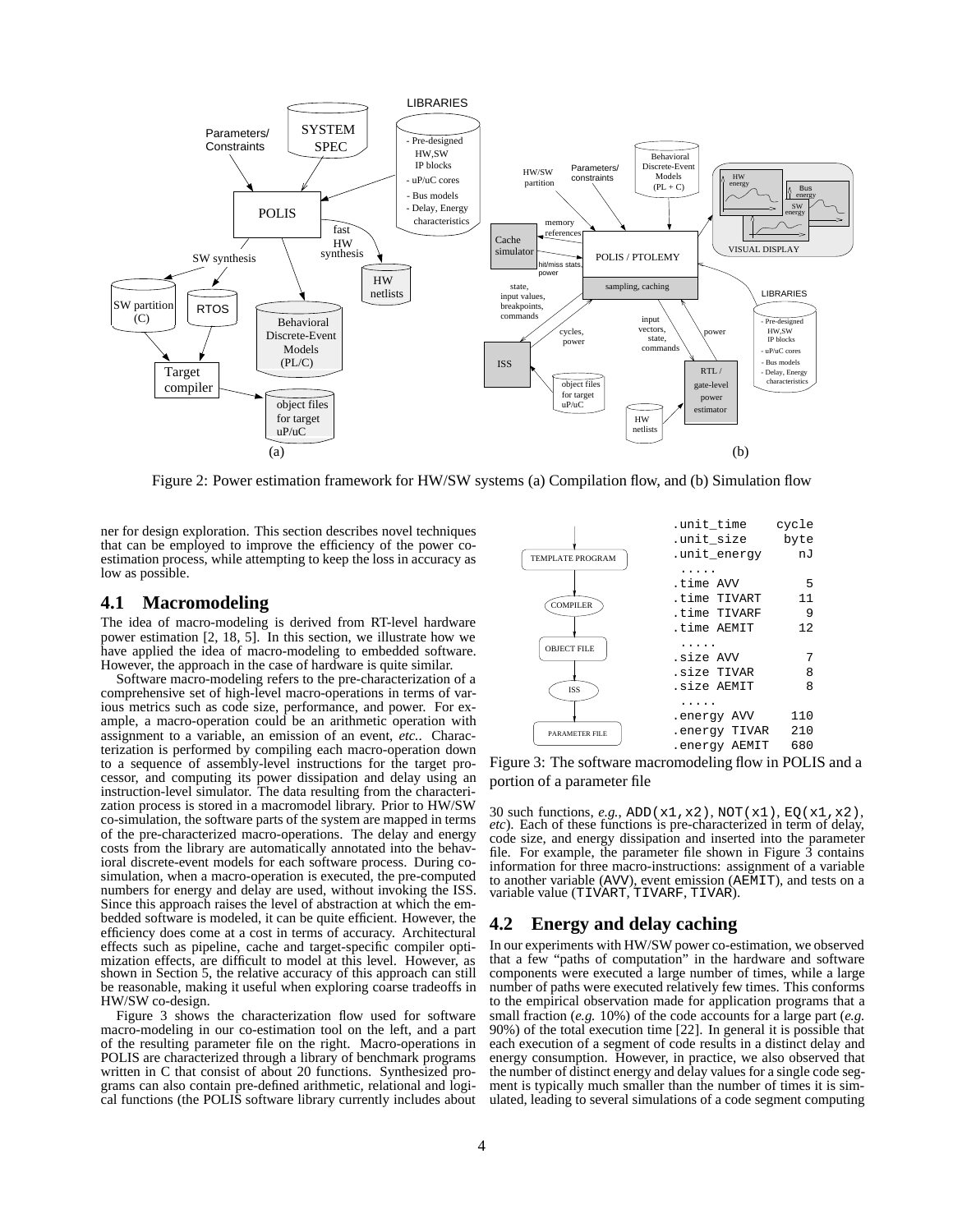similar energy/delay numbers. We propose a technique, called *energy caching*, that exploits the above observation to significantly enhance the efficiency of power co-estimation. The basic idea is applicable to HW simulation as well as SW (ISS) simulation, but is explained in the context of software below.

The idea of energy caching is illustrated in Figure 4. Consider the small example code fragment shown as a control-flow graph in Figure 4(a). We focus on two specific paths,  $1, 3, 6, 8$ , and  $1, 4, 7, 8$  since they are executed a large number of times during co-simulation. The energy dissipated during each execution of these two paths during a long system co-simulation is presented in the form of energy histograms in Figure 4(b). Note that, the histogram for path  $1, 4, 7, 8$  is highly clustered around the mean, indicating a low variance in energy dissipation. The histogram for path  $1, 3, 6, 8$ , on the other hand, is quite spread out, which implies that the energy dissipation in this path varies to a greater extent. The intuition behind energy caching is that for low-variance paths (such as  $1, 4, 7, 8$  in the above example), it may be acceptable to approximate the energy dissipation of the path by the mean of the histogram, while for other paths such as  $1, 3, 6, 8$  it is better to use the lower-level simulator (ISS) each time the path is executed.

Energy caching is implemented in our co-simulation tool as described in Figure 4(c). We dynamically create a lookup table, or cache, containing energy and delay characteristics for the most frequently executed segments of code. The pseudo-code for constructing and using the energy cache is shown in Figure 4(c), along with a snapshot of the energy cache for the example of Figure 4(a). The energy cache is constructed using the results reported from the ISS for the first few times the code path or segment is executed. Segments could be specified at any level of granularity, including basic blocks, or threads of computation involving sequences of basic blocks. For each path, we store only the mean and variance of the data computed using the calls to the ISS. The cached value of energy is used only if the path has been simulated by the ISS a certain minimum number of times, and has displayed a variance below a certain threshold.

Two user-specified parameters are provided to determine the aggressiveness of the caching technique, and can hence be used explore the tradeoff between accuracy and efficiency. A parameter thresh variance is used to specify a variance threshold - caching will be used only for paths whose variances fall below this threshold. A second parameter, *thresh\_iss\_calls*, is used to ensure that the ISS is called a certain minimum number of times for a segment before cached data is used for it. Once the above conditions are satisfied for a segment/path, the lookup table is used to estimate its delay and energy for all future simulations (this can eliminate the need to run the ISS for a large number of path executions, leading to a significant speedup in power co-estimation time).

## **4.3 Statistical Sampling / Sequence Compaction**

The techniques of statistical sampling and sequence compaction have been extensively used in the context of hardware power estimation [1, 2, 18, 3, 4, 5]. A related idea was proposed in the context of software power estimation [23], where the aim was to synthesize a small program to match certain characteristics derived from the profile of a larger benchmark program, such as average block length, cache miss rate, branch prediction miss rate, *etc.*

As mentioned in Section 1, our objective in this work is not to improve upon or develop new techniques for hardware or software power estimation, but to assemble existing power estimation techniques for individual SOC components into a tool for SOC power co-estimation. Similarly, some of the speedup techniques such as statistical sampling have been studied by previous researchers in the context of power estimation for individual SOC components. We illustrate how to apply sampling in the context of an SOC power estimation framework.

In the context of SOC power estimation work, the problem of sequence compaction is as follows: Given a long sequence I of input vectors (instructions) generated from the master simulator during co-simulation, construct another sequence  $\vec{I}$  such that

 $length(I') \ll length(I)$ , and the average power consumption of  $I'$  is as close as possible to that of I. We construct  $I'$  by composing small sub-sequences of  $I$ , such that the power consumption reported by the HW simulator (ISS) for the compacted sequence  $I$ is as close as possible to the power consumption for the original sequence *I*. Sequence compaction may be either static or dynamic. In static sequence compaction, the  $I'$  is composed only when the complete original sequence  $I$  is available. In dynamic compaction, I is only available incrementally, and  $I'$  is generated without waiting to see all of  $I$ . Clearly, static compaction is more powerful than dynamic compaction since we are allowed to observe and manipulate the entire original sequence  $I$ . However, when the length of  $I$  is very large, dynamic compaction may be preferable. We use the following parameterizable *K-memory dynamic compaction* procedure in our co-estimation tool to compact the vector/instruction sequence fed to the lower-level simulator each time it is called:

- Store the input vectors (instructions) that are received from the simulation master (PTOLEMY), until the number of vectors stored becomes  $K$ .
- Then deterministically select a subset of the instructions from among those  $K$  instructions, to be dispatched to the HW power simulator (ISS).

The subset of input vectors (instructions) is chosen in the second step above so that it "represents" the sequence of  $K$  vectors (instructions) as well as possible. For HW, the criterion used is to preserve single-cycle (signal value probabilities, spatial correlations) and two-cycle (signal transition probabilities, lag-one temporal and spatio-temporal correlations) statistics of the primary inputs. For SW, the criterion is also to preserve the single-instruction and twoinstruction statistics as much as possible.

# **5 Applications and Experimental Results**

We have implemented the various techniques described in this paper in a SOC power co-estimation tool, and augmented it with the acceleration techniques described in Section 4. We performed several experiments to evaluate accuracy and efficiency of our SOC power estimation framework when the various speedup techniques described in this paper are employed. We also demonstrate the utility of our power co-estimation framework in driving system-level power tradeoffs, using a TCP/IP subsystem from a wireless Network Interface Card [21].

The rest of this section is organized as follows. Section 5.1 describes our implementation and experimental setup, and gives a brief introduction to the two example systems that are used in our experiments. Section 5.2 presents results on the accuracy and efficiency of various speedup techniques employed in our power estimation tool. Section 5.3 describes the use of our power coestimation tool to explore the effects of customizing the communication architecture for the TCP/IP subsystem.

## **5.1 Experimental Methodology**

The basic power estimation framework was constructed by adapting the following tools: (i) The POLIS/PTOLEMY system simulation environment [16] as the simulation master, (ii) a modified power simulator from the SIS [15] logic synthesis environment for hardware power estimation, (iii) an instruction-set simulator, SPARC-SIM, for the SPARClite embedded processor that has been enhanced with the measurement-based instruction-level power model from [6], and (iv) a behavioral power model of the bus architecture described in [21].

The instruction set simulator accurately models timing behavior taking into account register interlocks, pipeline flushes in case of branches, delayed branches, register windowing *etc*. The instruction-level energy model from [6] was based on actual measurements, and has been shown to be accurate to within 5% compared to actual current measurements. For hardware power estimation, we have modified the SIS power estimation tool [4] to report power consumption cycle-by-cycle for a given input vector se-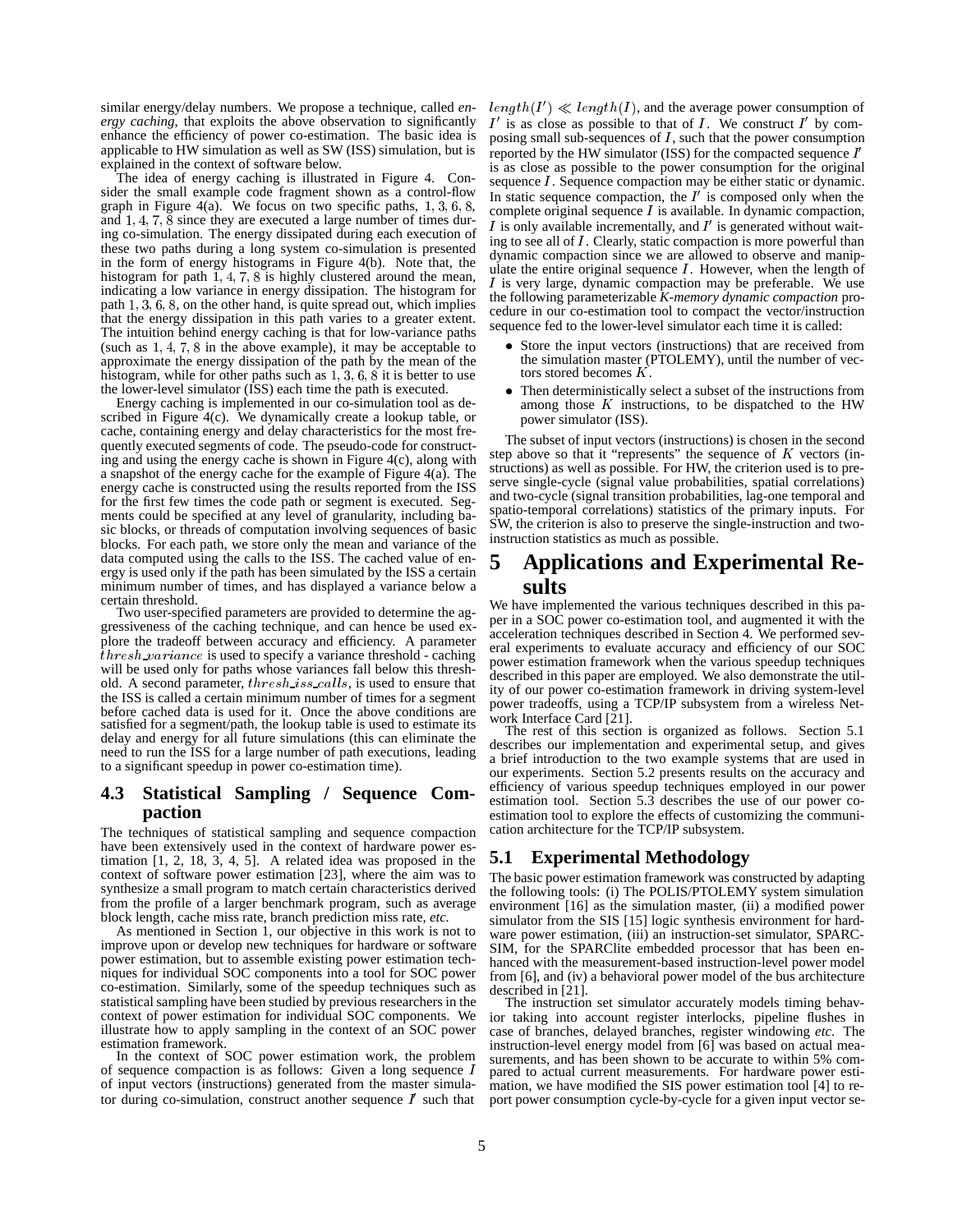

Figure 4: Illustration of energy and delay caching (a) an example code fragment, (b) energy histograms, and (c) pseudo-code for the application of caching

quence. It is possible to run power estimation interactively during co-simulation instead of waiting for the end of the co-simulation session, and also run hardware power analysis in batch-mode on a long traces. We have implemented software power macro-modeling for the embedded SPARC processor in our power co-estimation framework. This required delay and energy characterization of several template programs using the SPARCsim ISS, as explained in Section 4. Finally, we have enhanced the co-estimation tool to incorporate the caching and sampling based speedup techniques.

We next describe briefly the example system used in our experiments.



Figure 5: Specification and Implementation Architecture for the TCP/IP system

#### **TCP/IP Network Interface Card Subsystem**

The system behavior and one possible implementation architecture for the TCP/IP sub-system is shown in Figure 5. This sub-system consists of the parts of the TCP/IP protocol that perform checksum computation. For incoming packets, the module create pack receives a packet from the lower layer (in this case, the IP layer), and stores it in the shared memory. When it finishes, it sends the information about the starting address of the packet in memory, the number of bytes and the checksum header to a queue (packet queue). From this queue, the module ip check retrieves a new packet, overwrites parts of the checksum header (which should not be used in the checksum computation) with <sup>0</sup>s, and signals to the checksum process that a new packet can be checked for checksum consistency. The checksum process performs the core part of the checksum computation, accessing the packet in memory through the arbiter and accumulating the checksum for the packet body. When it is done, it sends the computed 16-bit checksum back to the ip check process, which then compares the computed checksum with the incoming transmitted checksum, and flags an error if they do not match. The flow for outgoing packets is similar, but in the reverse direction, and there is no need for comparison of the final checksum.

## **5.2 Results on Accuracy vs. Efficiency for the Acceleration Techniques**

As mentioned in earlier sections, it is important that SOC power estimation techniques be efficient in order to be used iteratively in an interactive/automatic system-level design space exploration framework. In this section, we present results to illustrate the efficacy of our speedup techniques in reducing co-estimation time while sacrificing as little accuracy as possible.

Table 1: Speedup and accuracy of the caching approach

|      |        |         | Caching | Speedup |  |
|------|--------|---------|---------|---------|--|
| size | Energy | CPU     | CPU     |         |  |
|      | (mJ    | time(s) | time(s) |         |  |
|      | 0.54   | 8051.52 | 428.92  | 18.8    |  |
|      | 0.44   | 4023.36 | 248.13  | 16.2    |  |
|      | 0.39   | 2080.77 | 156.91  | 13.3    |  |
| 16   | 0.36   | 1398.77 | 117.90  | 11.9    |  |
| 32   | 0.35   | 852.25  | 90.88   | 9.4     |  |
| 64   | 0.34   | 680.78  | 78.88   | 8.6     |  |

Table 1 reports energy and CPU time results for the SOC power co-estimation framework without any acceleration technique (major column **Orig.**), and with the use of caching to speedup SOC power co-estimation (major column **Caching**). Sub-columns **Energy** and **CPU time** present the total system energy consumption and simulation time on a Sun Ultra Enterprise 450 workstation with 256MB of memory. The speedup  $\left(\frac{CPU \ time \ for \ Creg. \ case}{CPU \ time \ for \ Caching \ case}\right)$  is presented in the last column. The rows represent different implementations of the TCP/IP subsystem with different values of the bus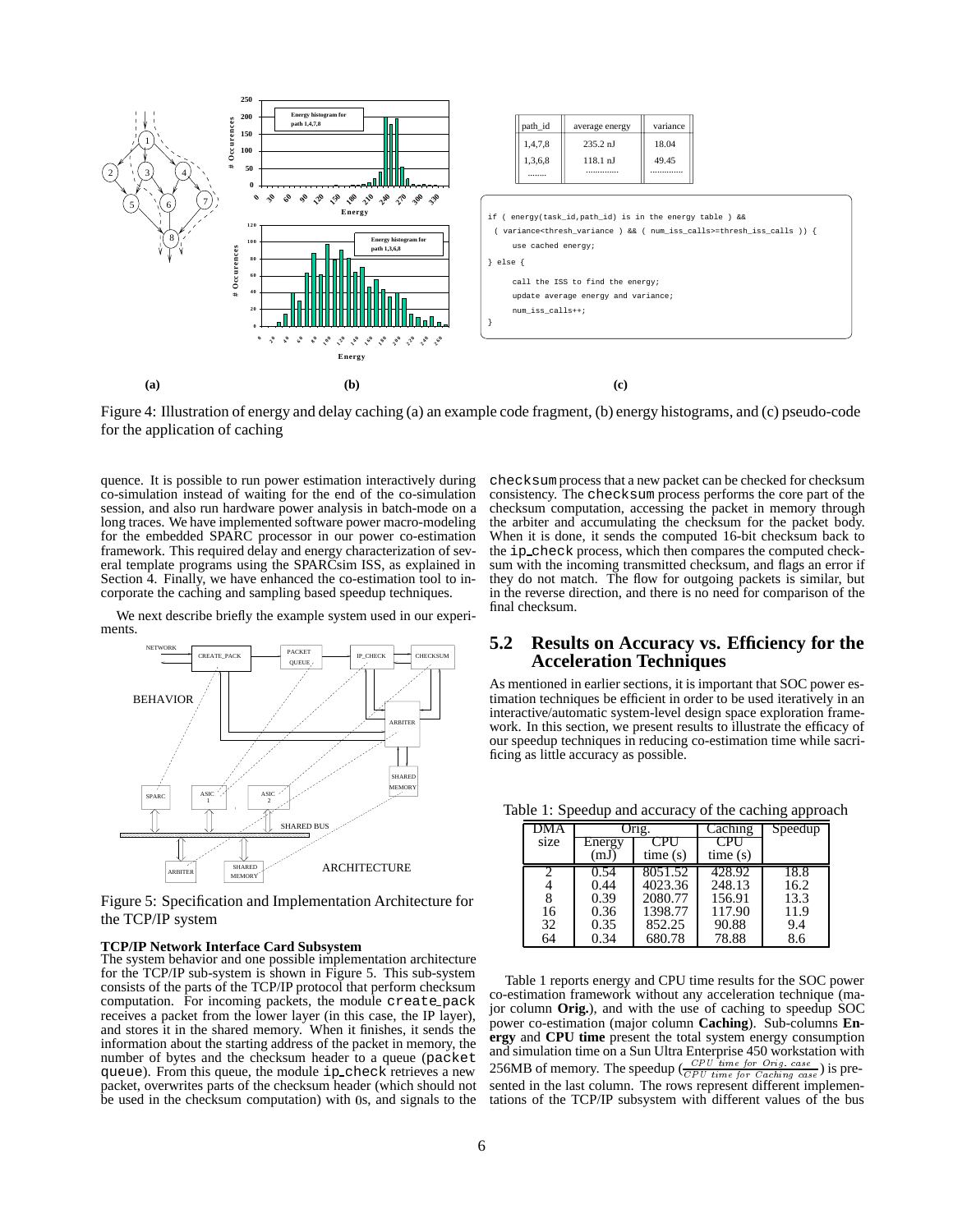### DMA size.

It bears mentioning that in the case of this example, the caching acceleration technique did not result in any loss of accuracy with respect to the base case without any acceleration technique. That is the reason why no separate **Energy** sub-column is reported for the **Caching** case. Upon investigation, we found that the energy numbers were the same because the instruction-level power model used for the SPARClite embedded processor [6] does not model the dependence of the power consumed by an instruction sequence on the actual data values used in each instruction (such variations were empirically shown to be very small for this processor [6]). In addition, since the memory references are issued to the cache simulator directly by PTOLEMY from the simulation of the Discrete Event model of each CFSM, not invoking the ISS for a CFSM path (and using cached delay/power numbers instead) will not result in any change in the sequence of references issued to the cache simulator. However, in general, for processors where the ISS models the dependency of power on the data used in each instruction (*e.g.* for DSPs), there will be some non-zero error introduced due to caching the energy/delay numbers from the ISS. However, as mentioned in Section 4.2, the parameters used in the caching procedure can be used to minimize such errors.

Table 2 reports energy and simulation CPU time results for the SOC power estimation framework without any acceleration technique (major column **Orig.**), and with the use of energy macro-modeling to speedup SOC power estimation (major column **Caching**). Sub-columns **Energy** and **CPU time** present the total system energy consumption and simulation time on a Sun Ultra Enterprise 450 workstation with 256MB of memory. The speedup  $(\frac{CPU \ time \ for \ Org. case}{CPU \ time \ for \ Macromodeling \ case})$  is presented in the sixth column, while the absolute % error in the energy estimate of the macromodeling approach with respect to the base case (**Orig.**) is presented in the last column. As before, the rows represent different implementations of the TCP/IP subsystem with different values of the bus DMA size.

Table 2: Speedup and accuracy of the macro-modeling approach

| <b>DMA</b> | Orig.  |            | Macromodeling |            | Speedup | Error |                          |
|------------|--------|------------|---------------|------------|---------|-------|--------------------------|
| size       | Energy | <b>CPU</b> | Energy        | <b>CPU</b> |         | %     | tı                       |
|            | (mJ)   | time(s)    | (mJ)          | time(s)    |         |       | In order t               |
| 2          | 0.54   | 8051.52    | 0.72          | 92.44      | 87.1    | 32.9  | in an itera              |
| 4          | 0.44   | 4023.36    | 0.56          | 63.46      | 63.4    | 27.4  | lowing ex                |
| 8          | 0.39   | 2080.77    | 0.48          | 48.73      | 42.7    | 23.7  | meaningf                 |
| 16         | 0.36   | 1398.49    | 0.44          | 41.08      | 34.0    | 21.6  | example,                 |
| 32         | 0.35   | 852.25     | 0.42          | 37.71      | 22.6    | 20.4  | ration. O<br>sizes, lead |
| 64         | 0.34   | 680.78     | 0.41          | 36.02      | 18.9    | 19.6  | مطه متعجمات              |

The tables indicate that:

- The acceleration technique based on caching results in simulation speedups of between **8.6X** and **18.8X** (average of **13X** compared to the base case without any acceleration technique.
- The macro-modeling based acceleration technique results in speedups of between **18.9X** and **87.1X** (average of **44.8X**) with respect to the base case, with an average error around 24.3% in the estimated system energy dissipation. The results with macro-modeling are conservative (over-estimate power consumption), especially for the software parts of the system. That is because they apply an additive model to compute the energy consumed by the execution of a sequence of CFSM paths, and hence do not take into account the effects such as the partial overlap their execution due to pipelining. The level of pessimism introduced, in general, depends on the processor architecture, and the granularity/size of the CFSM paths. However, as shown below, our experiments indicate that the results of the macro-modeling approach do have high *relative*

*accuracy* ("tracking fidelity"), since they result in the same ranking of the different candidate sizes with respect to power consumption.



Figure 6: Relative accuracy of energy macro-modeling in predicting variation of system energy with varying DMA size

The relative accuracy of an estimation technique refers to how accurately it compares/ranks different variants of a design. In order to study the relative accuracy of SOC power estimation with energy macro-modeling, we considered the various implementations of the TCP/IP subsystem implementation corresponding to varying bus DMA size. Figure 6 shows a plot of the energy estimate for each system configuration as estimated by our SOC power estimation framework when macro-modeling was employed for speedup *vs.* the energy estimate obtained using the vanilla SOC power estimation framework with no speedup technique. The plot indicates that SOC power estimation with macro-modeling preserve the ranking of the different system configurations with respect to power. An additional desirable trend that can be observed is that a linear relationship exists between the energy reported by SOC power estimation with macro-modeling and SOC power estimation without any acceleration technique. We have obtained similar results in various other experiments (*e.g.* by attempting to rank several different HW/SW partitions).

## **5.3 Exploring SOC communication architecture tradeoffs**

In order to demonstrate the utility of our power co-estimation tool in an iterative design exploration framework, we performed the following experiment. We ran an exhaustive search of all possible meaningful assignments of priority and DMA sizes for the TCP/IP example, invoking the power analysis technique for each configuration. Overall, there 6 priority assignments and 7 possible DMA sizes, leading to a total of 48 points in the design space. Figure 7 shows the variation of energy consumed in the TCP/IP system for processing 3 network packets. The main parameter values that have been used during power estimation are: Voltage supply  $(V_{dd}) = 3.3$ V, Bus Line capacitance per bit  $(C_{bit}) = 10$  nF, Address bus width  $= 8$  bits, Data bus width  $= 8$  bits. The minimum energy point was found to be when the DMA size is set to 128, and the priorities are assigned so that Create Pack, IP Check, and Checksum are in descending order of priority. The entire design space exploration took about 180 minutes on a Sun Ultra Enterprise 450 workstation with 256MB RAM.

Note that the SOC integration architecture significantly affects the power consumption in the entire system. Changing the DMA size affects the HW power and SW power even though the HW and SW parts are unchanged. Such effects are not obvious to evaluate without a power co-estimation tool such as ours. Another useful application of our environment is that it can highlight peak periods in power consumption, and correlate functional information with power information. For example in our case we observed during the experiment with the TCP/IP example that the peaks in power consumption are associated with the points in time when the modules handshake with the arbiter.